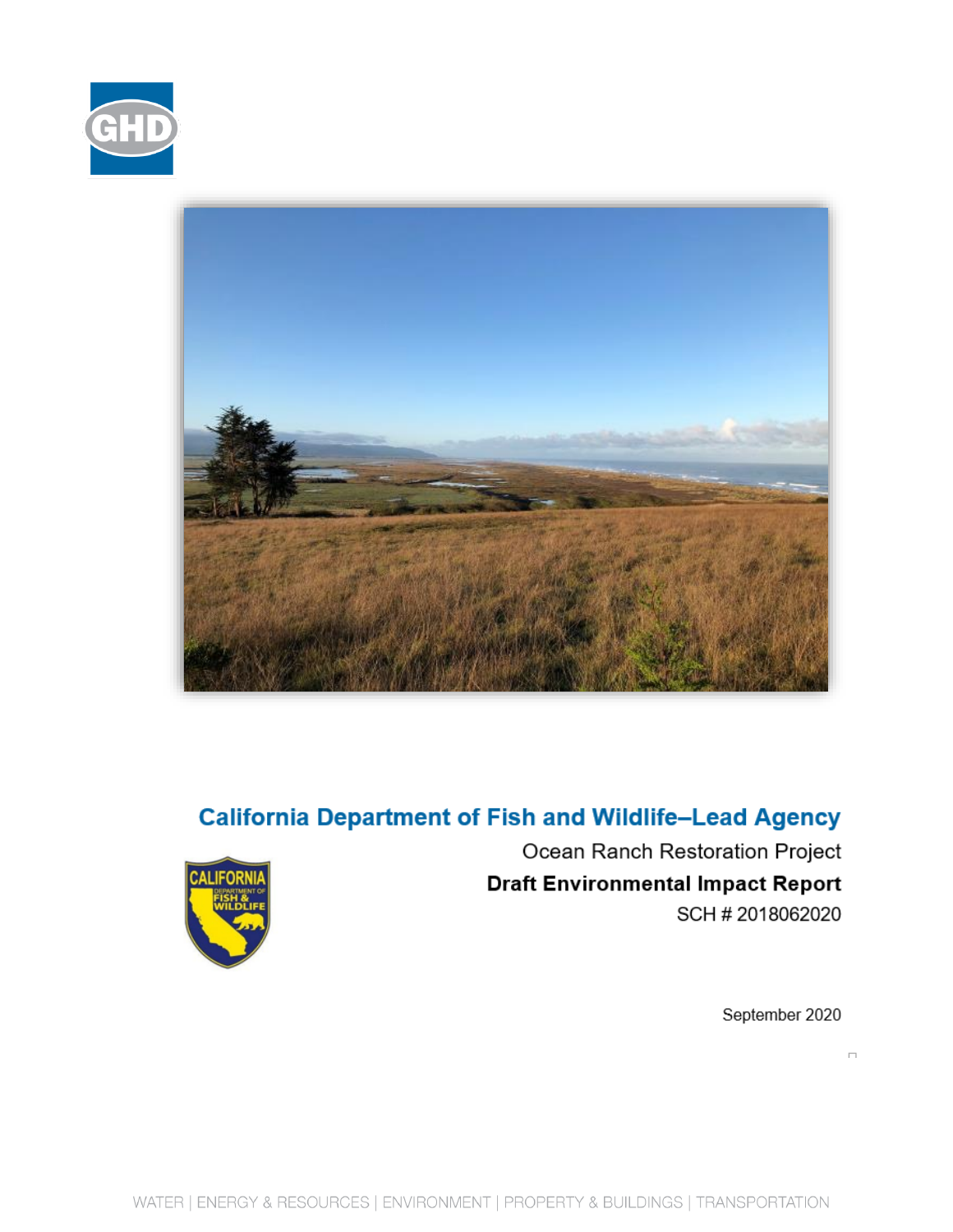### **Draft Environmental Impact Report for the**

### **Ocean Ranch Restoration Project**

#### **SCH # 2018062020**

Prepared for:



California Department of Fish and Wildlife, Lead Agency 619 2nd Street Eureka, CA 95501

and



Ducks Unlimited, Inc. 1175 Nimitz Avenue, Suite 110 Vallejo, CA 94592

Prepared by:



GHD Inc. 718 Third Street Eureka, CA 95501

Project Ref#: 11152100

September 2020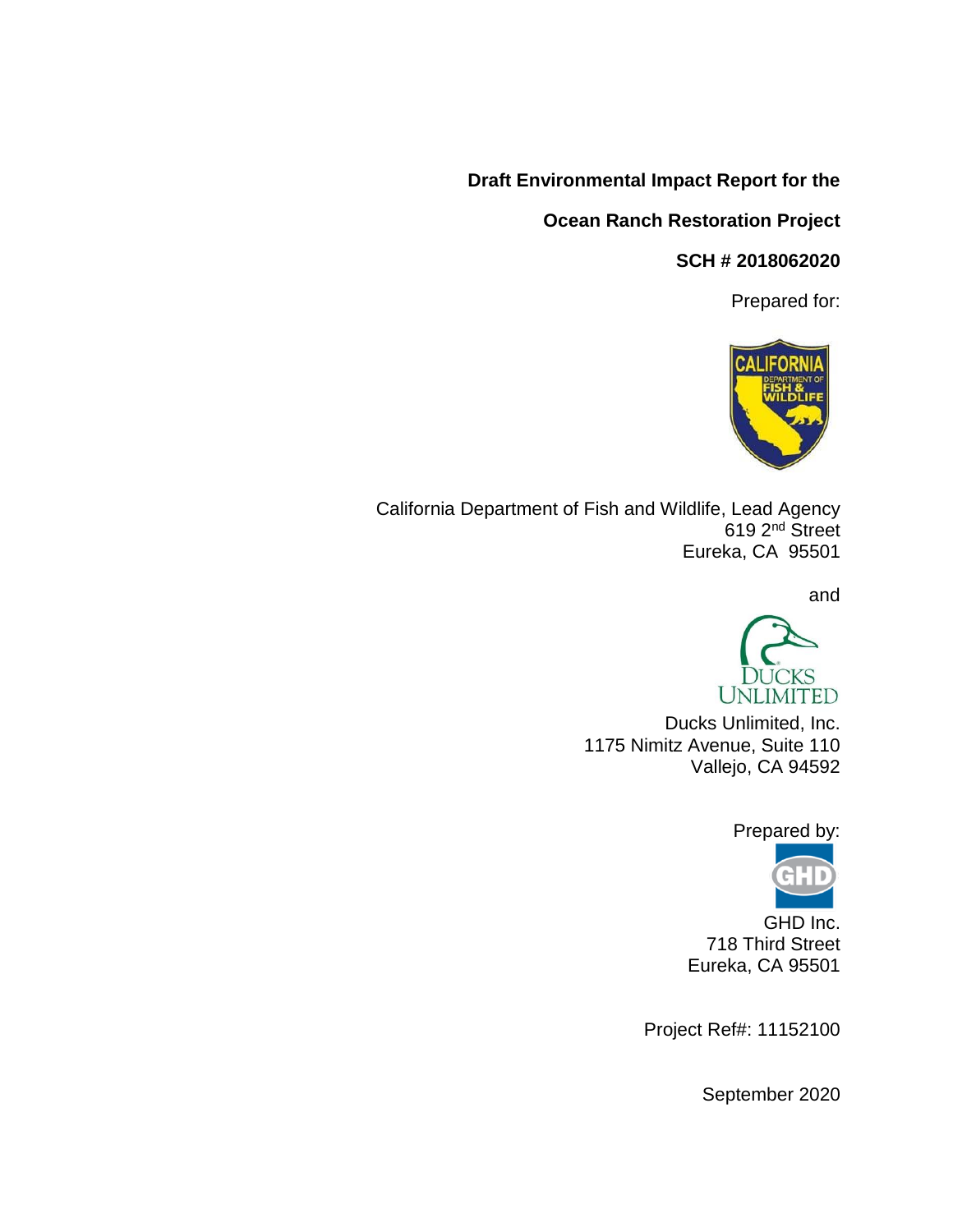# Table of contents

|   |                                                         | <b>Acronymns and Abbreviations</b>                      | v          |
|---|---------------------------------------------------------|---------------------------------------------------------|------------|
| 1 |                                                         | Introduction and Summary                                | $1 - 1$    |
|   | 1.1                                                     | <b>California Environmental Quality Act</b>             | $1 - 1$    |
|   | 1.2                                                     | <b>Type of Environmental Impact Report</b>              | $1 - 1$    |
|   | 1.3                                                     | Intended Uses of the EIR                                | $1 - 2$    |
|   | 1.4                                                     | <b>Public Scoping Process</b>                           | $1 - 2$    |
|   | 1.5                                                     | <b>Effects Found Not to be Significant</b>              | $1 - 2$    |
|   | 1.6                                                     | Availability of the Draft EIR and Public Comment Period | $1 - 3$    |
|   | 1.7                                                     | Organization of this Environmental Impact Report        | $1 - 4$    |
|   | 1.8                                                     | Areas of Controversery and Key Issues to be Resolved    | $1 - 4$    |
|   | 1.9                                                     | Summary of Impacts and Proposed Mitigation Measures     | $1 - 5$    |
| 2 | <b>Project Description</b>                              |                                                         | $2 - 1$    |
|   | 2.1                                                     | <b>Project Location and Setting</b>                     | $2 - 1$    |
|   | 2.2                                                     | <b>Project Goals and Objectives</b>                     | $2 - 2$    |
|   | 2.3                                                     | <b>Project Overview</b>                                 | $2 - 3$    |
|   | 2.4                                                     | <b>Proposed Project Construction Components</b>         | $2 - 5$    |
|   | 2.5                                                     | Proposed Invasive Plant Management                      | $2 - 8$    |
|   | 2.6                                                     | <b>Public Access Elements</b>                           | $2 - 15$   |
|   | 2.7                                                     | Project Implementation                                  | $2 - 16$   |
|   | 2.8                                                     | <b>Required Permits and Approvals</b>                   | $2 - 20$   |
|   | 2.9                                                     | References                                              | $2 - 21$   |
| 3 | Environmental Setting, Impacts, and Mitigation Measures |                                                         | $3 - 1$    |
|   | 3.1                                                     | Aesthetics                                              | $3.1 - 1$  |
|   | 3.2                                                     | <b>Agricultural Resources</b>                           | $3.2 - 1$  |
|   | 3.3                                                     | <b>Air Quality</b>                                      | $3.3 - 1$  |
|   | 3.4                                                     | <b>Biological Resources</b>                             | $3.4 - 1$  |
|   | 3.5                                                     | <b>Cultural Resources</b>                               | $3.5 - 1$  |
|   | 3.6                                                     | Geology and Soils                                       | $3.6 - 1$  |
|   | 3.7                                                     | <b>Greenhouse Gas Emissions</b>                         | $3.7 - 1$  |
|   | 3.8                                                     | <b>Hazards and Hazardous Materials</b>                  | $3.8 - 1$  |
|   | 3.9                                                     | <b>Hydrology and Water Quality</b>                      | $3.9 - 1$  |
|   |                                                         | 3.10 Land Use and Planning                              | $3.10 - 1$ |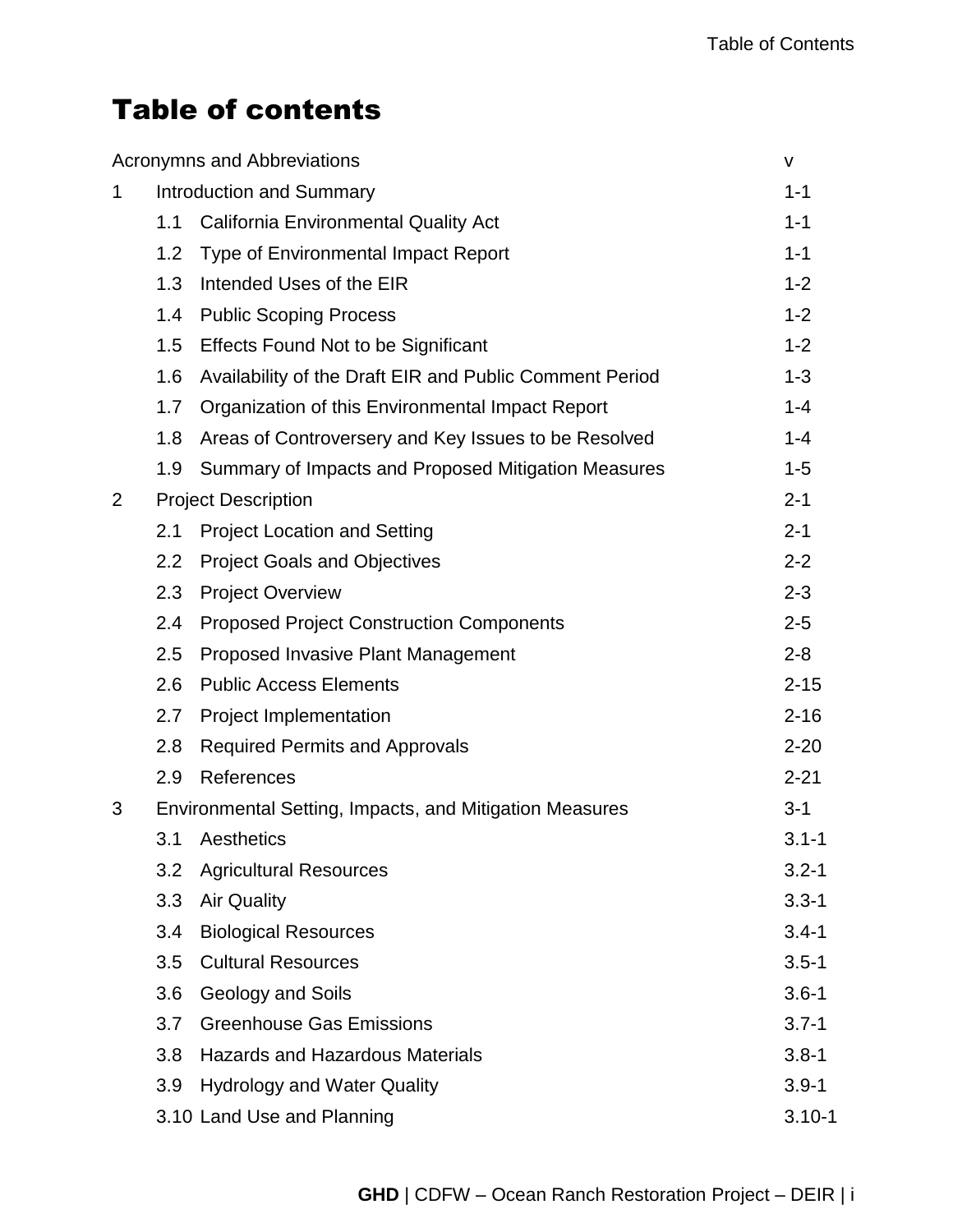|   |     | 3.11 Noise                                                        | $3.11 - 1$ |
|---|-----|-------------------------------------------------------------------|------------|
|   |     | 3.12 Public Services and Utilities                                | $3.12 - 1$ |
|   |     | 3.13 Recreation                                                   | $3.13 - 1$ |
|   |     | 3.14 Transportation                                               | $3.14 - 1$ |
|   |     | 3.15 Tribal Cultural Resources                                    | $3.15 - 1$ |
|   |     | 3.16 Energy                                                       | $3.16 - 1$ |
|   |     | 3.17 Wildfire                                                     | $3.17 - 1$ |
| 4 |     | Alternatives Description and Analysis                             | $4 - 1$    |
|   | 4.1 | Introduction                                                      | $4 - 1$    |
|   | 4.2 | Alternatives Considered but not Carried Forward in this Draft EIR | $4 - 2$    |
|   | 4.3 | Analysis of Alternatives                                          | $4 - 5$    |
|   | 4.4 | <b>Environmentally Superior Alternative</b>                       | $4 - 15$   |
| 5 |     | <b>Other CEQA Required Sections</b>                               | $5 - 1$    |
|   | 5.1 | Environmental Issues Determined Not to Be Significant             | $5 - 1$    |
|   | 5.2 | <b>Energy Use</b>                                                 | $5 - 1$    |
|   | 5.3 | <b>Growth Inducement</b>                                          | $5 - 1$    |
|   | 5.4 | Significant and Unavoidable Impacts of the Proposed Project       | $5 - 2$    |
|   | 5.5 | Significant Irreversible Environmental Changes                    | $5 - 3$    |
| 6 |     | <b>List of Preparers</b>                                          | $6 - 1$    |
|   | 6.1 | California Department of Fish and Wildlife                        | $6 - 1$    |
|   | 6.2 | <b>Ducks Unlimited</b>                                            | $6 - 1$    |
|   | 6.3 | <b>GHD</b>                                                        | $6 - 1$    |
|   |     |                                                                   |            |

## Table index

| Table 1-1   | Summary of Impacts and Mitigation Measures                                                         | $1 - 5$    |
|-------------|----------------------------------------------------------------------------------------------------|------------|
| Table 2-1   | <b>Project Component Summary</b>                                                                   | $2 - 4$    |
| Table 2-2   | <b>Channel Dimensions</b>                                                                          | $2 - 6$    |
| Table 2-3   | Conceptual Schedule and Treatment Methods for European<br><b>Beachgrass Primary Treatment Area</b> | $2 - 13$   |
| Table 2-4   | <b>Estimate of Equipment needed for Project Construction</b>                                       | $2 - 17$   |
| Table 3-1   | <b>Projects Considered for Cumulative Impacts</b>                                                  | $3 - 4$    |
| Table 3.3-1 | Relevant California and National Ambient Air Quality Standards<br>and Attainment Status            | $3.3 - 2$  |
| Table 3.3-2 | <b>Construction Criteria Air Pollutant Emissions (tons)</b>                                        | $3.3 - 12$ |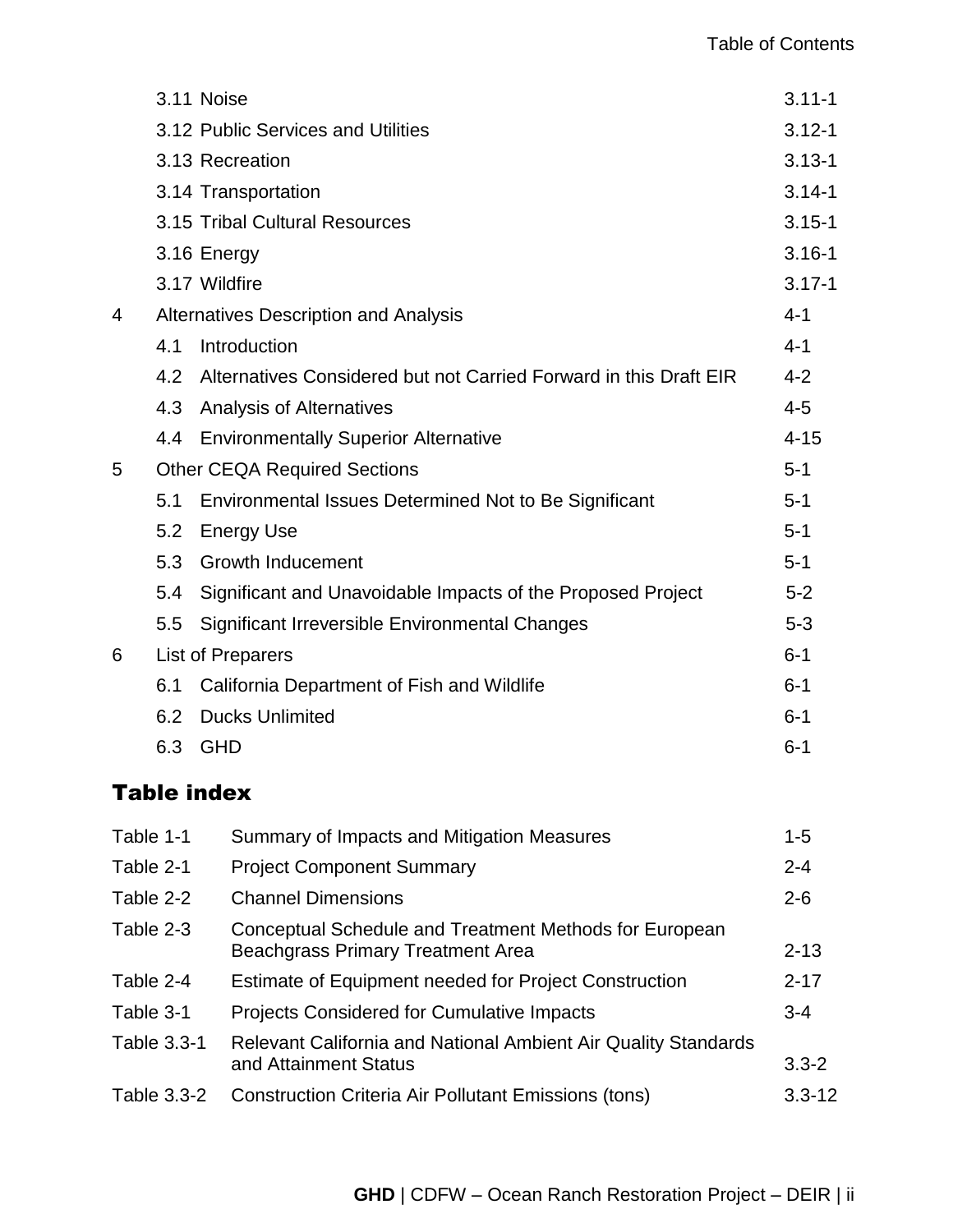| Table 3.3-3  | Annual Invasive Plant Management and Maintenance Criteria Air<br><b>Pollutant Emissions (tons)</b>                     | $3.3 - 13$  |
|--------------|------------------------------------------------------------------------------------------------------------------------|-------------|
| Table 3.4-1  | Aquatic Resources in the Project Area                                                                                  | $3.4 - 7$   |
| Table 3.4-2  | Sensitive Natural Communities in the Project Area                                                                      | $3.4 - 8$   |
| Table 3.4-3  | Special-status Plants Present in the Project Area                                                                      | $3.4 - 9$   |
| Table 3.4-4  | Potential for Special-status Wildlife Species to Occur within the<br><b>Study Area</b>                                 | $3.4 - 16$  |
| Table 3.4-5  | <b>Construction Impacts to Aquatic Resources</b>                                                                       | $3.4 - 76$  |
| Table 3.4-6  | Aquatic Resource Types by Elevation Range Based on<br>Management Unit A                                                | $3.4 - 77$  |
| Table 3.4-7  | Extent of Coastal Salt and Brackish Marsh and Intertidal Mudflat<br>by Management Area – Existing and Proposed (Acres) | $3.4 - 78$  |
| Table 3.4-8  | Aquatic Resource Types Before and After Project Implementation                                                         | $3.4 - 79$  |
| Table 3.5-1  | Identified Cultural Resources Compared to NRHP and CRHR<br><b>Eligibility Criteria</b>                                 | $3.5 - 9$   |
| Table 3.6-1  | Qualitative ShakeMap Instrumental Intensity Scale                                                                      | $3.6 - 7$   |
| Table 3.7-1  | <b>GHG Pollutant Emissions</b>                                                                                         | $3.7 - 6$   |
| Table 3.7-2  | Consistency Analysis Between Project and Climate Change<br><b>Scoping Plan</b>                                         | $3.7 - 8$   |
| Table 3.8-1  | Federal Regulations Related to Hazardous Materials Management 3.8-4                                                    |             |
| Table 3.9-1  | Beneficial Uses of Surface Waters in the Ferndale Hydrologic<br>Subarea                                                | $3.9 - 7$   |
| Table 3.11-1 | <b>Definitions of Acoustical Terms</b>                                                                                 | $3.11 - 2$  |
| Table 3.11-2 | Short-term Noise Standards (Lmax)                                                                                      | $3.11 - 5$  |
| Table 3.11-3 | <b>Construction Equipment Noise Emission Reference Levels</b>                                                          | $3.11 - 8$  |
|              | Table 3.11-4 Vibration Source Levels for Project Construction Equipment                                                | $3.11 - 10$ |
| Table 4-1    | Comparison of Alternatives to the Proposed Project                                                                     | $4 - 17$    |

## Figure index (figures located after each section)

| Figure 2-1 | <b>Vicinity Map</b>                                       | $2 - 22$ |
|------------|-----------------------------------------------------------|----------|
| Figure 2-2 | <b>Project Area</b>                                       | $2 - 23$ |
| Figure 2-3 | <b>Proposed Project Components</b>                        | $2 - 24$ |
| Figure 2-4 | Dense-flowered Cordgrass Cover (2017)                     | $2 - 25$ |
| Figure 2-5 | Primary and Secondary European Beachgrass Treatment Areas | $2 - 26$ |
| Figure 3.0 | Location of Cumulative Projects                           | 3-9      |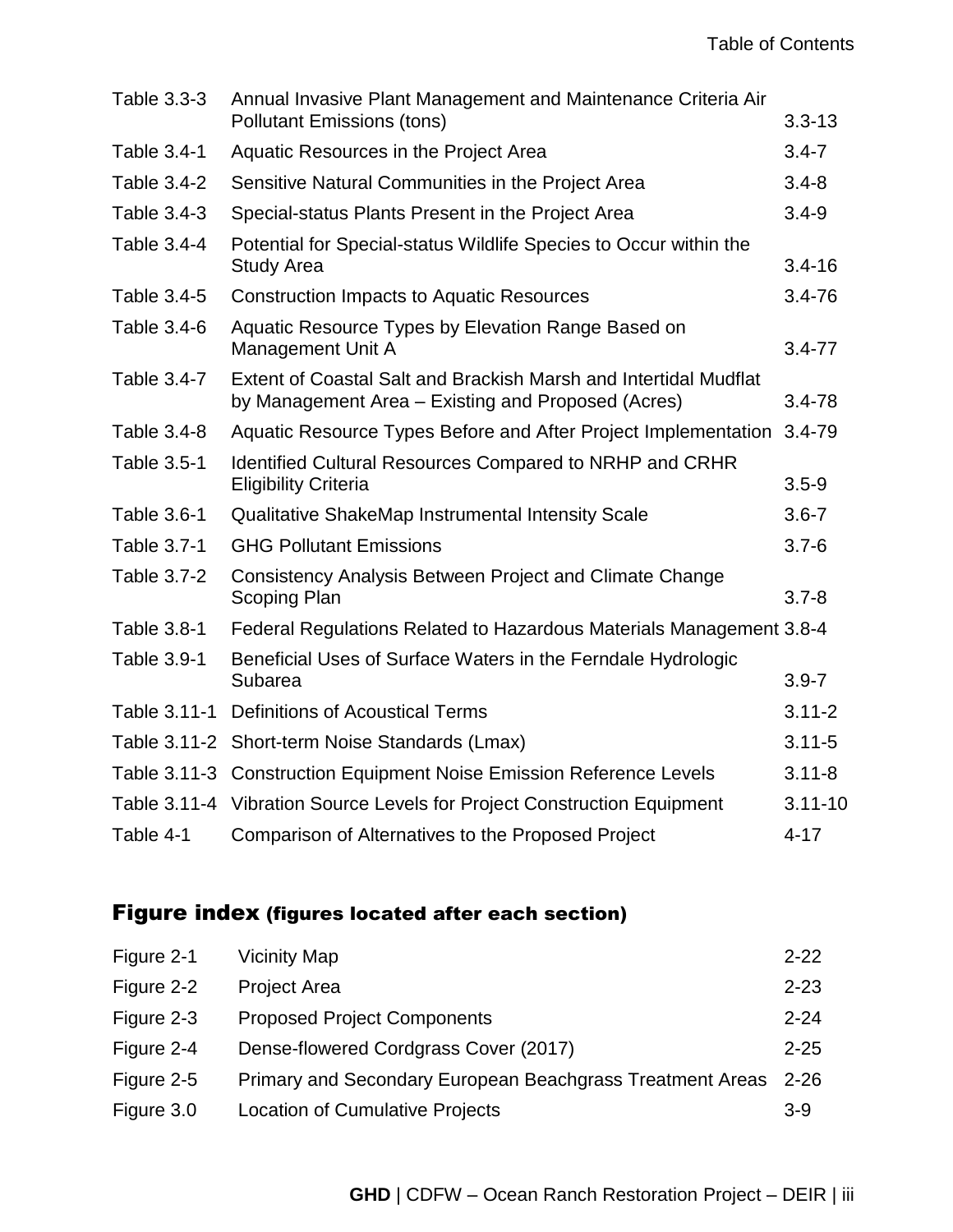| <b>Figure 3.1-1</b> | <b>Photo Viewpoint Locations</b>                                                                                | $3.1 - 12$  |
|---------------------|-----------------------------------------------------------------------------------------------------------------|-------------|
| <b>Figure 3.2-1</b> | <b>NRCS Soil Map Units</b>                                                                                      | $3.2 - 13$  |
| <b>Figure 3.4-1</b> | <b>Existing Aquatic Resources</b>                                                                               | 3.4-96      |
| Figure $3.4-2$      | <b>Rare Plant Mapping</b>                                                                                       | 3.4-97      |
| Figure $3.4-3$      | <b>Sensitive Natural Communities</b>                                                                            | 3.4-98      |
| Figure 3.4-4        | <b>Invasive Plant Communities</b>                                                                               | 3.4-99      |
| <b>Figure 3.4-5</b> | <b>Critical Habitat for Western Snowy Plover</b>                                                                | $3.4 - 100$ |
| Figure $3.4-6$      | Anticipated Aquatic Resources After Project Implementation                                                      | $3.4 - 101$ |
| <b>Figure 3.6-1</b> | <b>Regional Geologic Setting</b>                                                                                | $3.6 - 28$  |
| Figure 3.6-2        | Shoreline Accretion and Erosion Trends Eel River Segments                                                       | $3.6 - 29$  |
| Figure 3.9-1        | <b>Hydrology and Water Quality Study Area</b>                                                                   | 3.9-38      |
| <b>Figure 3.9-2</b> | FEMA 100-Year Flood Zone                                                                                        | 3.9-39      |
| <b>Figure 3.9-3</b> | <b>Existing Topographic Elevations</b>                                                                          | $3.9 - 40$  |
| Figure 3.9-4        | <b>Existing Channel Network</b>                                                                                 | $3.9 - 41$  |
| <b>Figure 3.9-5</b> | 1888 Map of the Eel River Estuary                                                                               | $3.9 - 42$  |
| <b>Figure 3.9-6</b> | Speed in McNulty Slough During Peak Flood Tide for Existing<br>Conditions and Case 8a (Project)                 | $3.9 - 43$  |
| Figure 3.9-7        | Speed in Upper McNulty Slough During Peach Flood Tide for<br>Existing Conditions and Case 8a (Project)          | $3.9 - 44$  |
| <b>Figure 3.9-8</b> | Speed in McNulty Slough During Peak Ebb Tide for Existing<br>Conditions and Case 8a (Project)                   | $3.9 - 45$  |
| Figure 3.9-9        | Speed in Upper McNulty Slough During Peak Ebb Tide for<br>Existing Conditions and Case 8a (Project)             | $3.9 - 46$  |
|                     | Figure 3.9-10 Comparison of Flood Tide Current Speeds at Section 750 Feet<br><b>Upstream of Existing Breach</b> | $3.9 - 47$  |
| Figure 3.9-11       | Comparison of Ebb Tide Current Speeds at Section 750 Feet<br><b>Upstream of Existing Breach</b>                 | $3.9 - 48$  |
|                     | Figure 3.17-1 Fire Protection Responsibility Areas                                                              | $3.17 - 10$ |
| Figure 4-1          | Alternative 2 Site Plan                                                                                         | $4 - 18$    |
|                     |                                                                                                                 |             |

### Appendices

Appendix A - Notice of Preparation (NOP)

Appendix B - Special-status Wildlife Species Accounts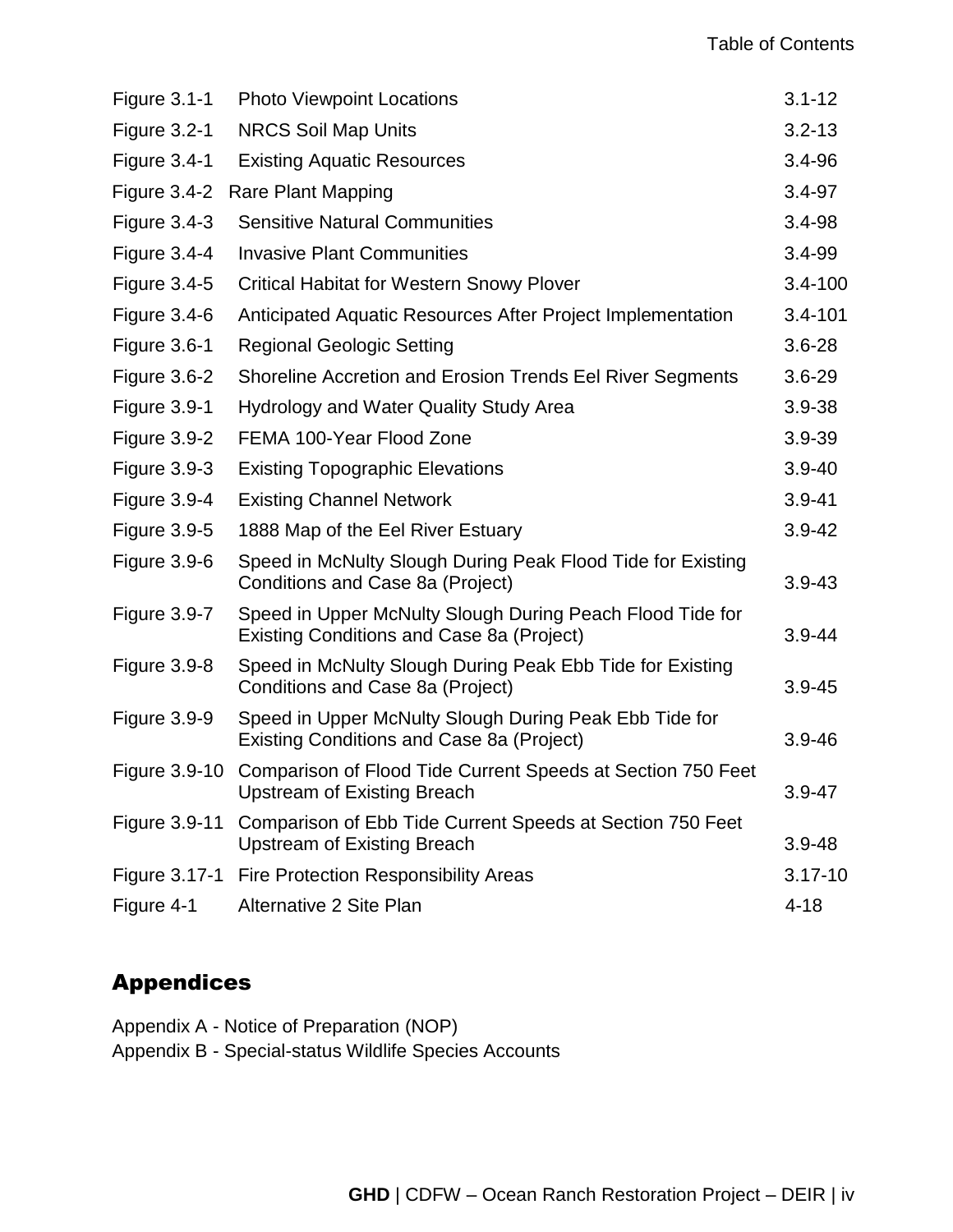## Acronyms and Abbreviations

| AB              | <b>Assembly Bill</b>                                                    |
|-----------------|-------------------------------------------------------------------------|
| <b>AE</b>       | <b>Agriculture Exclusive</b>                                            |
| AG              | <b>Agriculture Grazing</b>                                              |
| <b>AMP</b>      | <b>Adaptive Management Program</b>                                      |
| <b>APN</b>      | <b>Assessor Parcel Number</b>                                           |
| <b>ASTM</b>     | American Society for Testing and Materials                              |
| <b>AST</b>      | aboveground storage tanks                                               |
| <b>AUM</b>      | <b>Animal Unit Months</b>                                               |
| <b>BAAQMD</b>   | Bay Area Air Quality Management District                                |
| bgs             | below ground surface                                                    |
| <b>BMP</b>      | <b>Best Management Practices</b>                                        |
| <b>CAA</b>      | Clean Air Act                                                           |
| CAAQS           | <b>California Ambient Air Quality Standards</b>                         |
| CalEEMod        | <b>California Emissions Estimator Model</b>                             |
| Cal/EPA         | California Environmental Protection Agency                              |
| <b>CAL FIRE</b> | California Department of Forestry and Fire Protection                   |
| Cal/OSHA        | California Occupational Safety and Health Administration                |
| Caltrans        | California Department of Transportation                                 |
| <b>CAPCOA</b>   | California Air Pollution Control Officers Association                   |
| <b>CARB</b>     | California Air Resources Board                                          |
| <b>CBC</b>      | <b>California Building Code</b>                                         |
| <b>CCC</b>      | <b>California Coastal Commission</b>                                    |
| <b>CCR</b>      | California Code of Regulations                                          |
| <b>CDC</b>      | <b>U.S. Center for Disease Control</b>                                  |
| <b>CDFG</b>     | California Department of Fish and Game                                  |
| <b>CDFW</b>     | California Department of Fish and Wildlife                              |
| <b>CDPH</b>     | California Department of Public Health                                  |
| <b>CDP</b>      | <b>Coastal Development Permit</b>                                       |
| <b>CE</b>       | Common Era                                                              |
| <b>CEQA</b>     | <b>California Environmental Quality Act</b>                             |
| <b>CERCLA</b>   | Comprehensive Environmental Response, Compensation and Liability<br>Act |
| <b>CERES</b>    | <b>California Environmental Resources Evaluation System</b>             |
| <b>CESA</b>     | California Endangered Species Act                                       |
| <b>CFCPA</b>    | California Farmland Conservancy Program Act                             |
| <b>CFGC</b>     | <b>California Fish and Game Commission</b>                              |
| <b>CFR</b>      | Code of Federal Regulations                                             |
| <b>CGS</b>      | California Geological Survey                                            |
| <b>CHP</b>      | California Highway Patrol                                               |
| <b>CHRIS</b>    | California Historical Resources Information System                      |
| <b>CHSC</b>     | <b>California Health and Safety Code</b>                                |
| <b>CIFF</b>     | California Important Farmland Finder                                    |
| <b>CNDDB</b>    | <b>California Natural Diversity Database</b>                            |
| <b>CNEL</b>     | <b>Community Noise Equivalent Level</b>                                 |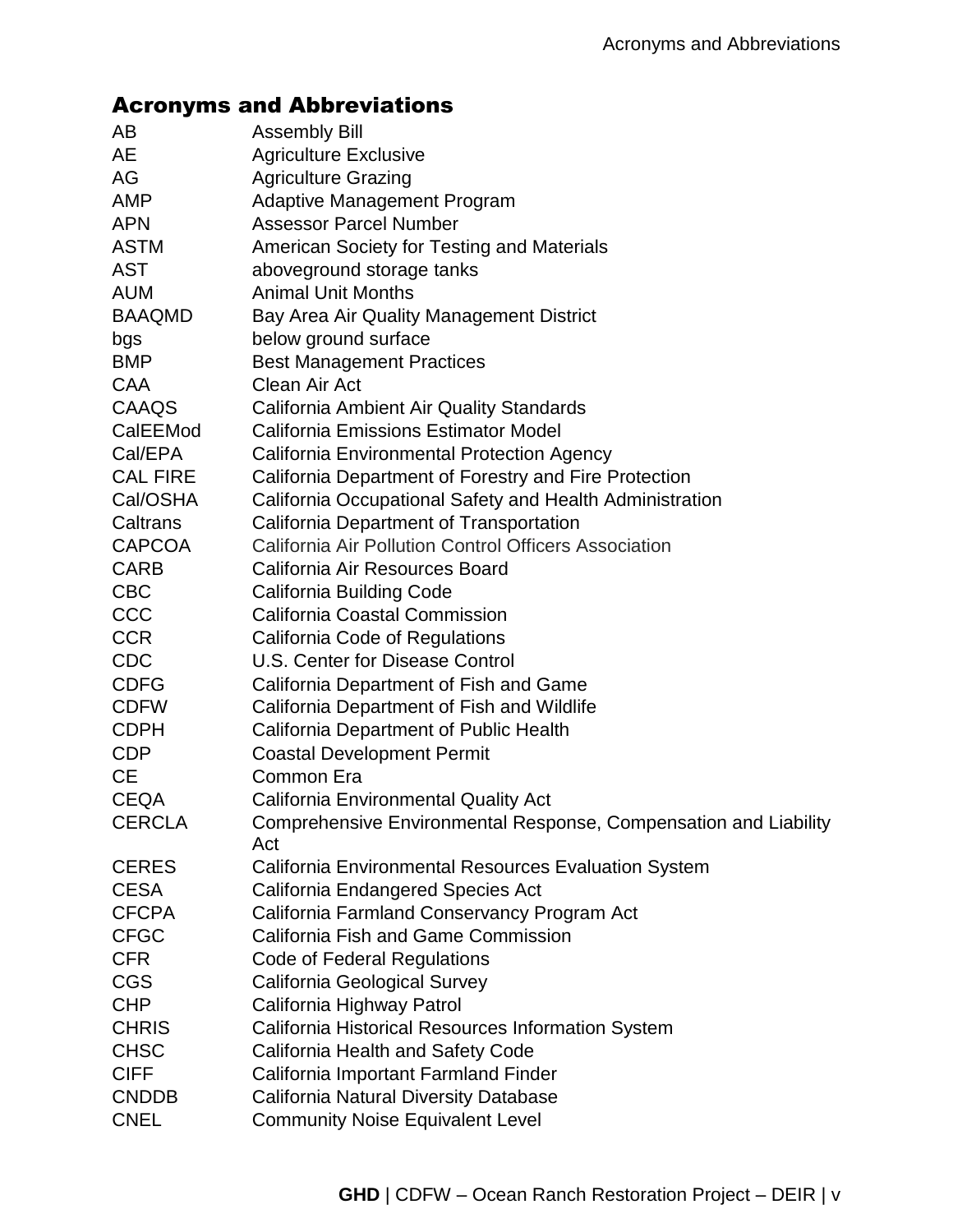| <b>CNPPA</b>     | California Native Plant Protection Act             |
|------------------|----------------------------------------------------|
| <b>CNPS</b>      | <b>California Native Plant Society</b>             |
| CO               | carbon monoxide                                    |
| CO <sub>2</sub>  | carbon dioxide                                     |
| CO <sub>2</sub>  | carbon-dioxide-equivalent                          |
| <b>CRHR</b>      | <b>California Register of Historical Resources</b> |
| <b>CRPR</b>      | California Rare Plant Rank                         |
| <b>CUP</b>       | <b>Conditional Use Permit</b>                      |
| <b>CWA</b>       | Clean Water Act                                    |
| сy               | cubic yard                                         |
| CZMA             | <b>Coastal Zone Management Act</b>                 |
| dB               | decibel                                            |
| dBA              | A-weighted sound level                             |
| <b>DEIR</b>      | <b>Draft Environmental Impact Report</b>           |
| <b>DOT</b>       | U.S. Department of Transportation                  |
| <b>DTSC</b>      | Department of Toxic Substances Control             |
| <b>DWR</b>       | <b>California Department of Water Resources</b>    |
| <b>EDR</b>       | <b>Environmental Data Resources</b>                |
| <b>EIR</b>       | <b>Environmental Impact Report</b>                 |
| <b>EMS</b>       | <b>Environmental Management System</b>             |
| EO               | <b>Executive Order</b>                             |
| <b>EOC</b>       | <b>County Emergency Operations Center</b>          |
| <b>EOP</b>       | <b>Emergency Operations Plan</b>                   |
| <b>EPA</b>       | U.S. Environmental Protection Agency               |
| ERAP             | Eel River Area Plan                                |
| EREP             | <b>Eel River Estuary Preserve</b>                  |
| <b>ESA</b>       | <b>Federal Endangered Species Act</b>              |
| <b>ESHA</b>      | <b>Environmentally Sensitive Habitat Area</b>      |
| <b>FEMA</b>      | <b>Federal Emergency Management Agency</b>         |
| <b>FMMP</b>      | <b>Farmland Mapping and Monitoring Program</b>     |
| <b>FMP</b>       | <b>Fisheries Management Plan</b>                   |
| <b>FPPA</b>      | <b>Federal Farmland Protection Policy Act</b>      |
| Ft/s             | feet per second                                    |
| <b>GHG</b>       | <b>Greenhouse Gas</b>                              |
| <b>GIS</b>       | Geographic Information System                      |
| gpm              | gallons per minute                                 |
| <b>GSA</b>       | groundwater sustainability agency                  |
| <b>HAZWOPER</b>  | Hazardous Waste Operations and Emergency Response  |
| <b>HBSLRAP</b>   | Humboldt Bay Sea Level Rise Adaption Planning      |
| <b>HCAOG</b>     | <b>Humboldt County Association of Governments</b>  |
| <b>HCGP</b>      | <b>Humboldt County General Plan</b>                |
| <b>HCRCD</b>     | Humboldt County Resource Conservation District     |
| H <sub>2</sub> O | water                                              |
| <b>HTA</b>       | <b>Humboldt Transit Authority</b>                  |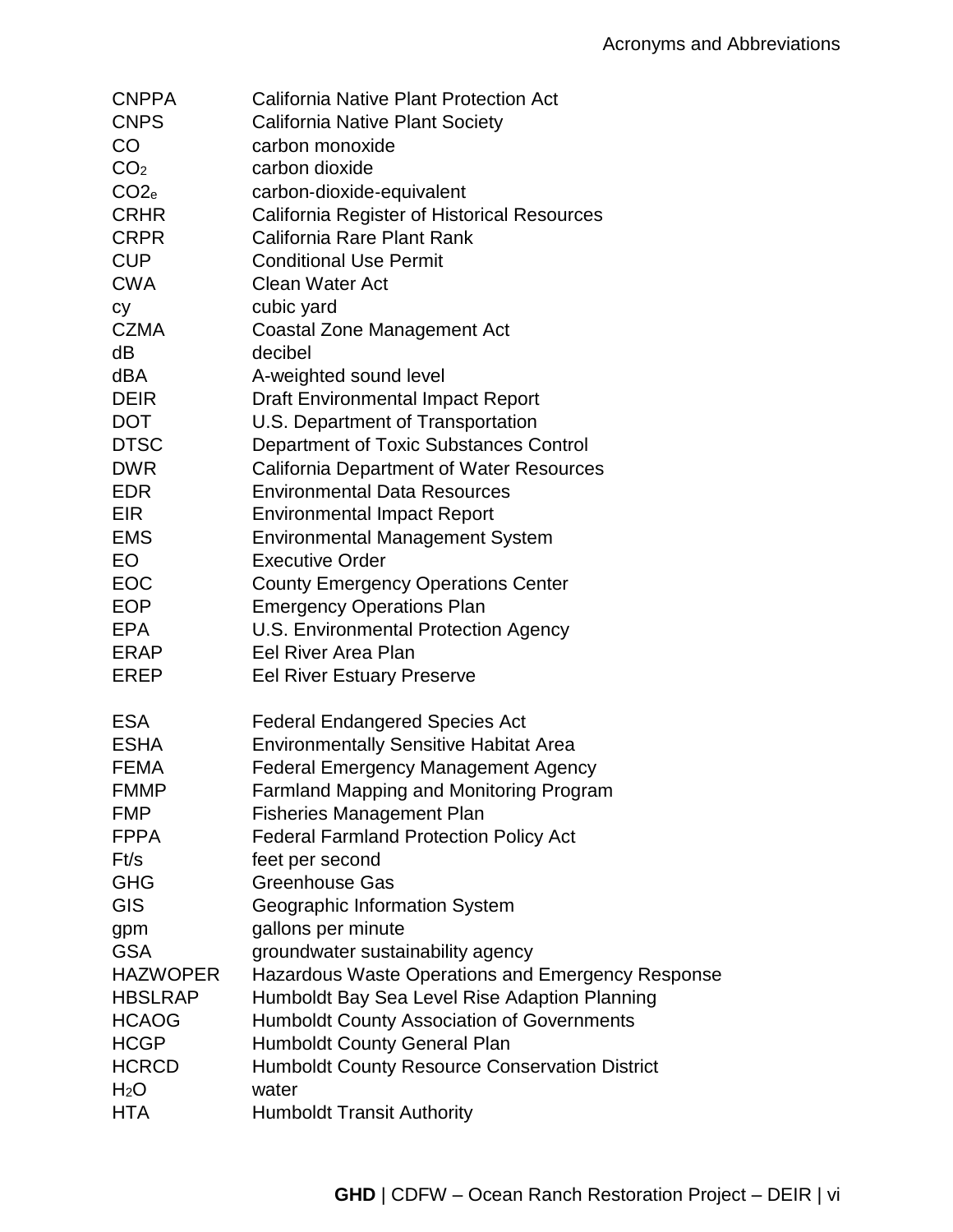| <b>LCC</b>     | <b>Land Capability Classification</b>                       |
|----------------|-------------------------------------------------------------|
| <b>LCP</b>     | Local Coastal Program                                       |
| Ldn            | Day/Night Average Sound Level                               |
| Leq            | <b>Equivalent Noise Level</b>                               |
| <b>LESA</b>    | <b>Land Evaluation and Site Assessment</b>                  |
| lf             | linear feet                                                 |
| Lmax           | maximum A-weighted noise level                              |
| Lmin           | minimum A-weighted noise level                              |
| LOS            | <b>Level of Service</b>                                     |
| <b>LRA</b>     | <b>Local Responsibility Area</b>                            |
| <b>MBTA</b>    | <b>Migratory Bird Treaty Act</b>                            |
| ml             | milliliter                                                  |
| <b>MMT</b>     | million metric tons                                         |
| <b>MPA</b>     | <b>Marine Protected Area</b>                                |
| msl            | mean sea level                                              |
| <b>NAAQS</b>   | <b>National Ambient Air Quality Standards</b>               |
| <b>NAHC</b>    | Native American Heritage Commission                         |
| <b>NCRWQCB</b> | North Coast Regional Water Quality Control Board            |
| <b>NCUAQMD</b> | North Coast Unified Air Quality Management District         |
| <b>NEPA</b>    | <b>National Environmental Policy Act</b>                    |
| <b>NFIP</b>    | National Flood Insurance Program                            |
| <b>NHPA</b>    | <b>National Historic Preservation Act</b>                   |
| <b>NMFS</b>    | <b>National Marine Fisheries Service</b>                    |
| <b>NOAA</b>    | National Oceanic Atmospheric Administration                 |
| <b>NOP</b>     | Notice of Preparation                                       |
| <b>NPDES</b>   | National Pollutant Discharge Elimination System             |
| <b>NRCS</b>    | <b>Natural Resources Conservation Service</b>               |
| <b>NRHP</b>    | <b>National Register of Historic Places</b>                 |
| <b>NWIC</b>    | <b>Northwest Information Center</b>                         |
| <b>NWS</b>     | <b>National Weather Service</b>                             |
| <b>OEHHA</b>   | California Office of Environmental Health Hazard Assessment |
| <b>OES</b>     | <b>Office of Emergency Services</b>                         |
| <b>OHP</b>     | California State Office of Historic Preservation            |
| <b>OHV</b>     | Off-highway vehicle                                         |
| <b>OMR</b>     | <b>Office of Mine Reclamation</b>                           |
| <b>ORV</b>     | off road vehicle                                            |
| <b>PEIR</b>    | <b>Programmatic Environmental Impact Report</b>             |
| PG&E           | Pacific Gas & Electric                                      |
| <b>PPM</b>     | parts per million                                           |
| <b>PPT</b>     | part per thousand                                           |
| <b>PPV</b>     | <b>Peak Particle Velocity</b>                               |
| <b>PRC</b>     | <b>Public Resources Code</b>                                |
| <b>RTP</b>     | <b>Regional Transportation Plan</b>                         |
| <b>RWQCB</b>   | <b>Regional Water Quality Control Board</b>                 |
| <b>SAA</b>     | <b>Streambed Alteration Agreement</b>                       |
|                |                                                             |